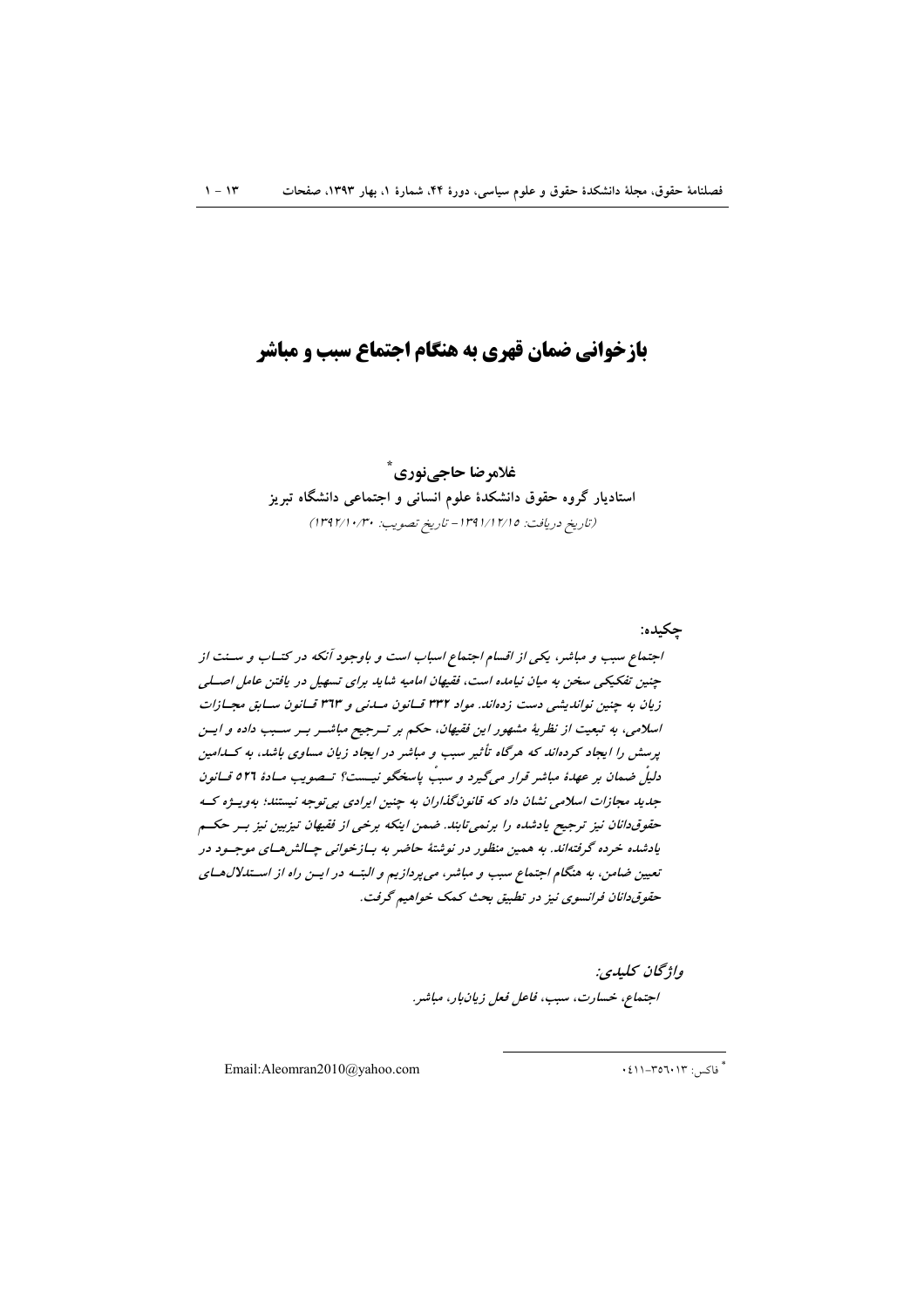مقدمه

۲

حقوق نسبت به تجربه نایذیری اسباب در زیانِ بــهبارآمــده، بــی توجــه نیــست. براســاس نظریــهٔ کلاسیک علیت کامل در حقوق فرانسه، هر سبب حقوقی زیـانْ در تمامیـت آن مــشارکت دارد؛ چراکه هر سببی که شرط ضروری ضرر است، در ایجاد آن نقش دارد. بنابراین رابطهٔ علیت از نظر منطقی تقسیمناپذیر و تجزیهناشدنی است و نمیتوان خسارتی را کـه از اجتمـاع اسـباب متعدد بهوجود آمده است، تجزیه کرد؛ چه، هر سببی به تمام بخشهای زیان قابل انتساب است ( Mazeaud, 1998, P.234; Chabas, 1970, P.113). ازاین رو و با توجه به اینکـه هـر علتـی سـبب تمامیت خسارت است، هرکدام از اسباب ملزم به جبران تمام زیان است؛ چراکه همانگونه ک گفته شد، امکان تجزیه علل و اختصاص هرکدام به یک بخش وجود ندارد. استدلال یادشده در حقوق اسلامی نیز بهگونهای مطرح شده است که برخی از فقیهان می نویسند: «هرکدام از سبب و مباشر از دیدگاه قانونگذار سبب می باشند و اینکه درجهٔ تــأثیر ســبب، ضــعیفــتـر از مباشــر است، دلیلی بر اینکه آن را سبب ندانیم، نیست، چراکه آن نیــز در اتــلاف نقــش داشــته اســت، هرچند که دخالت آن به صورت تام نباشد، چراکه قطعاً یکسی از علــل زیــان بــوده اســت پــس نمي توان آنرا از سلسلهٔ مسئولين كنار گذاشت و ازهمين رو زيانديده اختيار دارد به هركدام كه خو است، مر اجعه كند» (طباطبائي كربلايي، ١٤١٤، ص٣٣٦).

مرحوم امامي نيز بعد از تقسيم مسئلة تزاحم سبب و مباشر به سه قسم، حداقل در شرايطي که سبب و مباشر مساوی باشند، معتقد است که در این صورت، مسئولیت متساوی خواهد بـود و مستند خود را مادهٔ ۳۳۵ قانون مدنی قرار می دهد، (امامی،۱۳۷۰، ص۳۹٦). با این حال، ظـاهر مـواد قانونی مدنی و قانون مجازات اسلامی، در این فرض مباشـر را مـسئول مـی دانـد؛ درحـالی کـه انصاف و عدالت قضایی ایجاب می کند که هر دو مسئول شمرده شـوند و بـه تعبیـر برخـی از استادان، بهویژه در جایی که هر دو قسمد اتلاف دارنـد و اجـرای آن را (ایـراد زیـان) تقـسیم کردهاند، هر دو مسئول شمرده شوند؛ زیرا مجموع سبب و مباشر خسارت را بهبار آورده است (كاتوزيان، ١٣٧٤، ص٨٣. مادة ٥٣٠ لايحة قانون مجازات اسلامي، شايد تحت تـأثير ايــن انتقــادات مقرر میدارد «هر گاه دو یا چند عامل، برخی به مباشرت و بعضی به تسبیب، در وقوع جنایتی، تأثیر داشته باشند، عاملی که جنایت مستند به اوسـت، ضـامن خواهــد بــود و چنانچــه جنایــت مستند به تمام عوامل باشد، بهطور مساوى ضامن خواهند بود مگر تأثیر رفتار مرتکبان متفــاوت باشد که در این صورت هر یک به میزان تأثیر رفتارشان مسئول خواهند بود». این ماده حاکی از تغییر دیدگاه قانونگذاران در خصوص اجتماع سبب و مباشر است که لازم است بـه گونـهای تفصیلی بررسی شود. اختلاف فقیهان امامیه در این زمینه نیز حاکی از وجود دیدگاههای متعــدد در فقه امامیه است؛ چه، برخی مسئولیت را در فرض تساوی برعهده مباشر گذاشتهانـد، برخـی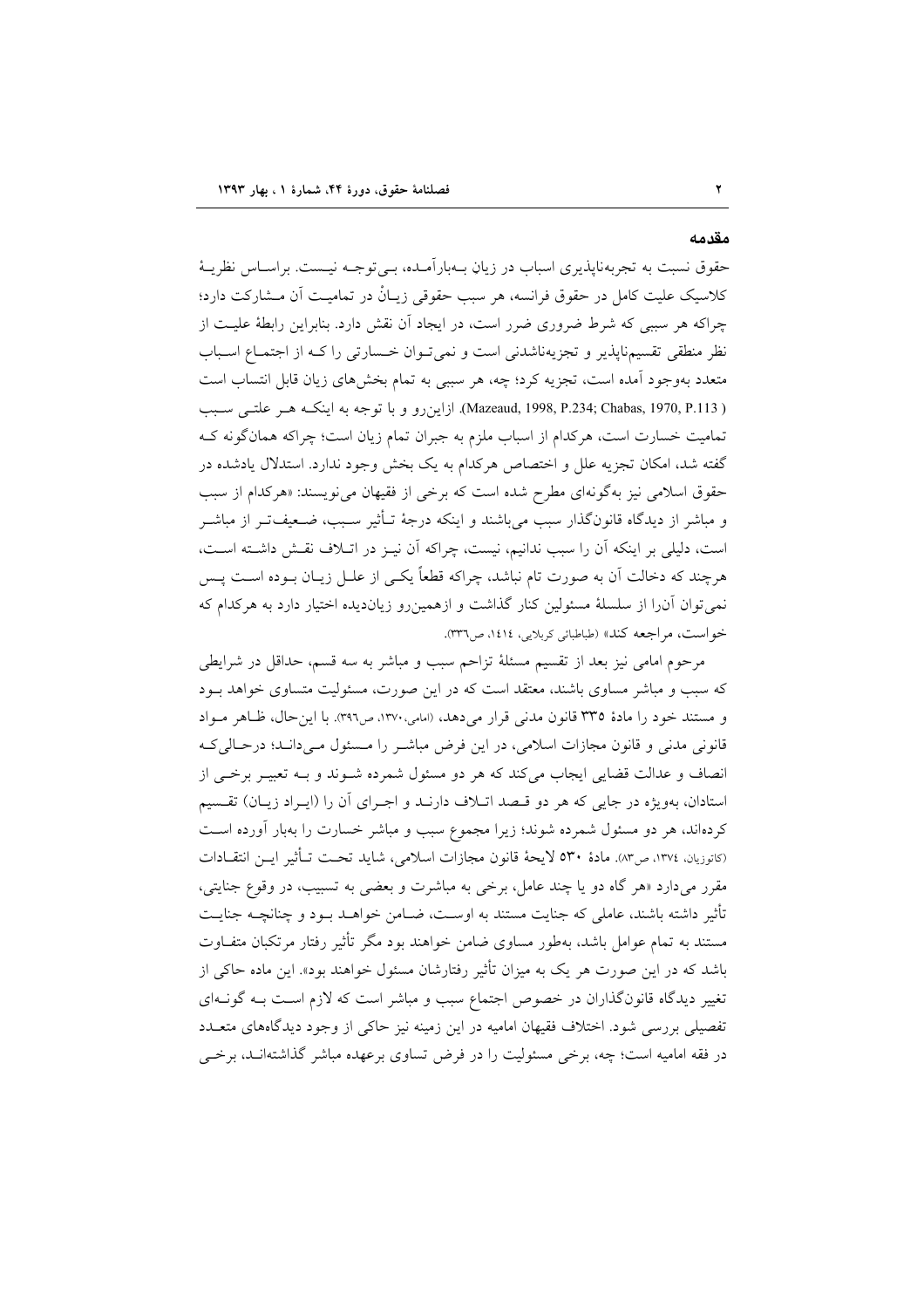معتقدند مسبب بودن يا مباشرت چيزي را عوض نمي كند، بلكه آنچه در درجهٔ اول اهميت قرار دارد، انتساب عرفي زيان به عامل حادثه است و فرقي ميان اينكه عامل حادثـه سـبب باشــد يــا مباشر وجود ندارد، بلکه آنچه مهم است، اقوی بودن است (حسینی مراغهای، ۱٤١٨، ص٤٣٢).

۔<br>آنانکه حکم به تساوی مسئولیت می0هند نیز معتقدند، درصورتی که مباشر با سـبب برابـر باشد، بهگونهای که تأثیر آن دو در بهوجود آمدن حادثه یکسان باشد، هـر دو بــا هــم در مقابــل زیاندیده، مسئول فعل زیانبار خود می باشند (عوده، ۱۳۸۹، ص٤٢٥) و در واقع ترجیح هر کـدام بـر دیگری نیازمند دلیل است. اینان معتقدند که هر گاه چند عامل اختیاری در بـروز حادثـه نقــش داشته باشند، عاملی ضامن است که دخالت او قوی تر باشد و هر گاه دخالـت عوامـل اختیـاری یکسان باشد، در این صورت همه عوامل، توأمان پاسخگو خواهند بود و ایــن یعنــی مــسئولیت مساوی و از همین رو است که فقیهان امامیه هنگام اجتماع اسباب، حکم به تساوی اسـباب در مسئولیت می دهند (رشتی، ۱۳۸۸، ص۱۰۷). به عبارت دیگر، هنگامی که سبب و مباشر از نقطــه نظــر شدت و ضعف مساوی هستند، بایستی موضوع را تابع حکم اجتماع اسباب دانـست، چــه ایــن اجتماع در شکل سبب و مباشر باشند یا اجتماع اسـباب بـه معنـای اصـطلاحی؛ اسـتدلالی کـه طرفداران نظريه بسيار قديمي حقوق فرانسه نيز به هنگام اجتماع اسباب بهشدت بر آن تأكيــد دارند (Jourdain, 1993, p.170). با توجه به مطالب پـیش\$فتـه، نخـست از معیارهـای قــوت و ضعف سبب و مباشر سخن میگوییم وسپس دیدگاههای طرفداران و مخالفان تـرجیح مباشـر بر سبب، بهویژه در هنگام تساوی تأثیر سبب و مباشر، را طرح می کنیم و بعد از نقد دیدگاههـا، سرانجام دیدگاه خود را در قالب نتیجه بیان خواهیم کرد.

#### الف) معدارهای تشخیص قوت و ضعف

درصورتی که قوت و یا ضعف مباشر یا سبب را مبنای ضمان آنهــا بــدانیم، ایــن پرســش پــیش میآید که آیا برای تشخیص آنها معیارها و شاخصههای قابل اتکایی وجـود دارد و اگــر پاسـخ مثبت است، این معیارها کداماند؟ در پاسخ باید گفت، مطالعهٔ متـون مختلـف حـاکی از وجـود معیارهای متعددی برای تشخیص ضعف یا قوت هر کدام از سبب یا مباشر است کـه در اینجـا به آنها اشاره می شود:

**۱. قصد و اختیار**. از جمله معیارهای مهم در تـشخیص قـوت از ضـعف، وجـود قـصد و اختیار است. بنابراین در صورت اجتماع سبب و مباشر، هرگIه مباشـر، مختـار و عاقـل، و نیـز متوجهٔ ضرر و زیان عمل خــود باشــد، بــیشـک ضــامن اسـت و سـببْ مــسئولیتی نــدارد. امــا درصورتی که مباشر دارای شعور و اراده نباشد، ضـمان برعهـدهٔ سـبب اسـت. بنـابراین هرگـاه شخصی در ملک دیگری آتشی افروزد و باد موجب سرایت آتش گردد، عامـل حادثــه، مباشــر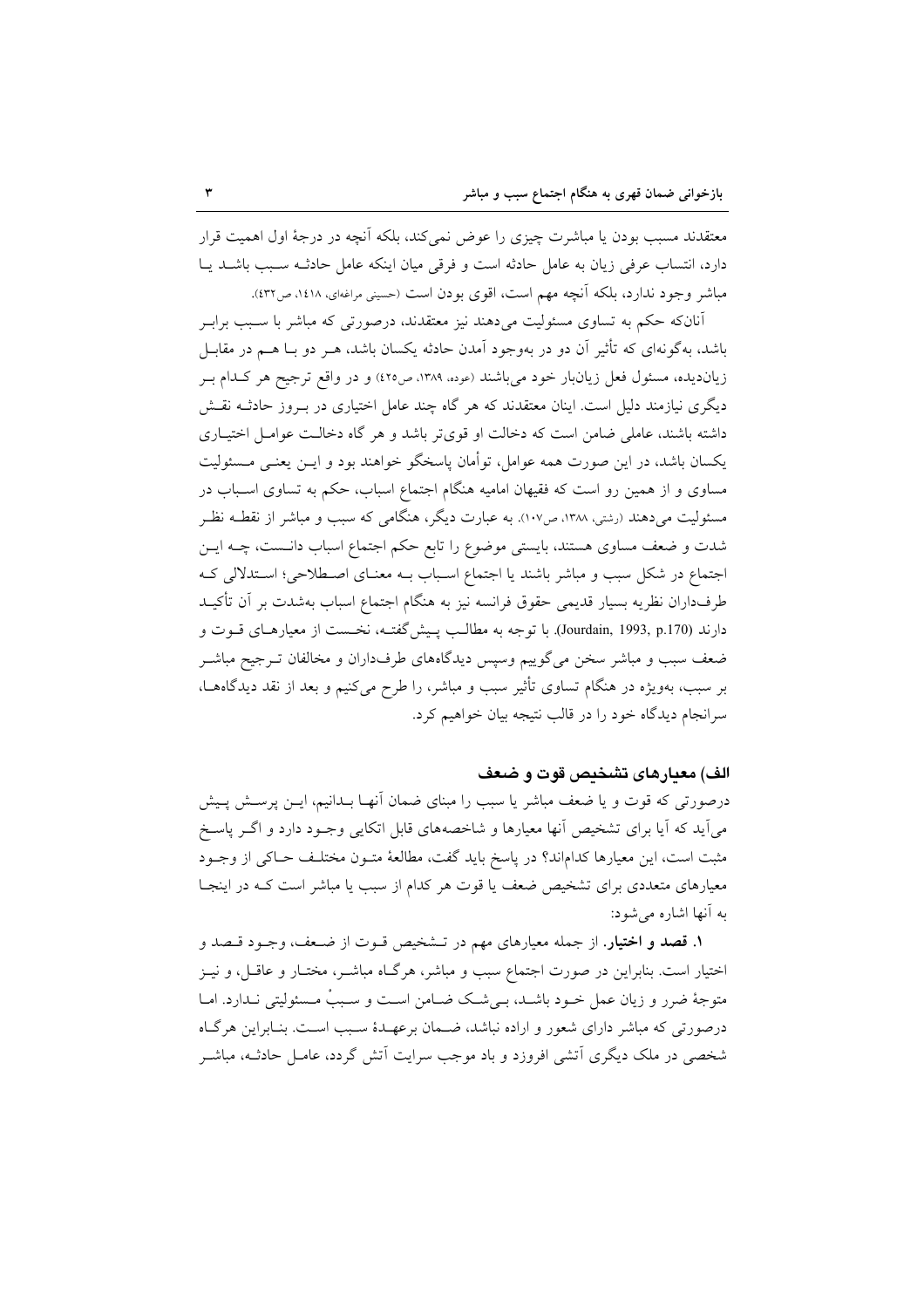(باد) نیست، بلکه انسان است یا اگر شخصی چاهی را در گذرگاه عمومی بکند و آنگاه حیوانی یا دیوانهای موجب شود تاکسی در این چاه بیفتد، مسئولیت با سبب است(بجنوردی، ۱۳۷۲، ص۳۵. فقیهان امامیه در توضیح این دیدگاه دست به برخی تقسیم بندی هـا زدهانـد کـه در اینجـا اشارهای کوتاه به این تقسیم بندی، خالی از لطف نخواهد بود:

الف) درصورتی که مباشر، عاقل و مختار در انجام فعل خود باشد، امـا متوجـه نباشـد کـه عمل وی موجب تلف مال دیگری میشود، بهشرط آنکه مغرور یا مکره نباشـد، ضـامن اسـت؛ چراکه روایت «من اتلف مال الغیر فهو له ضامن» مطلق است و ازاین٫و، علــم و جهــل تــأثیری در ضمان ندارد. اما اگر مباشر مغرور باشد یا مکره، حکم مسئله فرق می کند؛ به این معنـی کـه در صورتی که مباشر مغرور باشد، مانند هنگامی کـه کـسی بـه راهنمـایی پزشـکی متخـصص دارویی را به بیماری داده است در این صورت بعد از جبـران خـسارت و پرداخـت غرامـت از ناحیهٔ مباشر مغرور به زیاندیده، وی نیز به یزشک مراجعه و خسارات پرداختی را از او بازیس می گیرد. ب) اما درصورتی که مباشر تحت تأثیر اکراه از ناحیهٔ دیگری اقدام به واردکردن زیـان به دیگری نماید، اکراهکننده مسئول و ضامن است، چراکه عرفاً سبب اقــوی شــمرده مــیشــود؛ مگر اینکه خسارت وارده بدنی و جانی باشد که در این صورت مباشر اکراهشده مسئول است (بجنوردی، ۱۳۷۷، ص۳۳). شایان ذکر است، هر گاه اکر اهشونده به منزلهٔ ابزار دست اکر اهکننـده باشـد، يعني هرچه اكراهكننده بگويد، به آن گوش دهد، دراينحال فعل زيانبار منتسب به اكـراهكننــده است (فاضل لنكراني، جلسة هفتادوهفتم).

درهرحال، درصورتی که نه قصد بر اتلاف باشد و نه اختیار در اتـلاف، مباشـرت در ورود زیان ضعیف است؛ چه مباشرت تولیدی باشد و چه غیرتولیدی (رشتی، ۱۳۸۸، ص ۱۰۰).

**۲**. **اجازهٔ قانونگذار**. معیاری که در بند اول گفته شد، در صورت<sub>ی</sub> پذیرفته است که قصد و اختیار را شرط ضمان بدانیم. اما اگر قصد و اختیار شـرط ضـمان نباشـد، چـه معیـاری بـهکـار خواهد آمد؟ دیدگاه برخی فقیهان امامیه نشان میدهد که اگـر نتـوان قـصد و اختیـار را شـرط ضمان دانست، بايستي بهدنبـال معيـار و الگــوي ديگــري بــود كــه عبارتــست از اذن شــرعي و رخصت قانونگذار؛ با این توضیح که هرگاه مباشر با اجازهٔ قانونگذار اقدام به اتلاف کند، ولی سببْ اجازهٔ قانونگذار را نداشته باشد، سبب قویتر از مباشر اسـت. بـرای مثـال، هنگـامی کـه خلبانی دارای پروانهٔ شغلی بههمراه کمک خلبانی که با نیرنگ خـود را در ایــن شــغل جــا زده است، حادثهٔ هوایی ایجاد کند، فعل خلبان که به مباشرت اقدام به اتلاف کرده است، بـه دلیـل آنکه مجوز قانونی داشته، ضعیفتر از کمک خلبان که سبب در اتلاف بوده است، تلقی خواهد شد.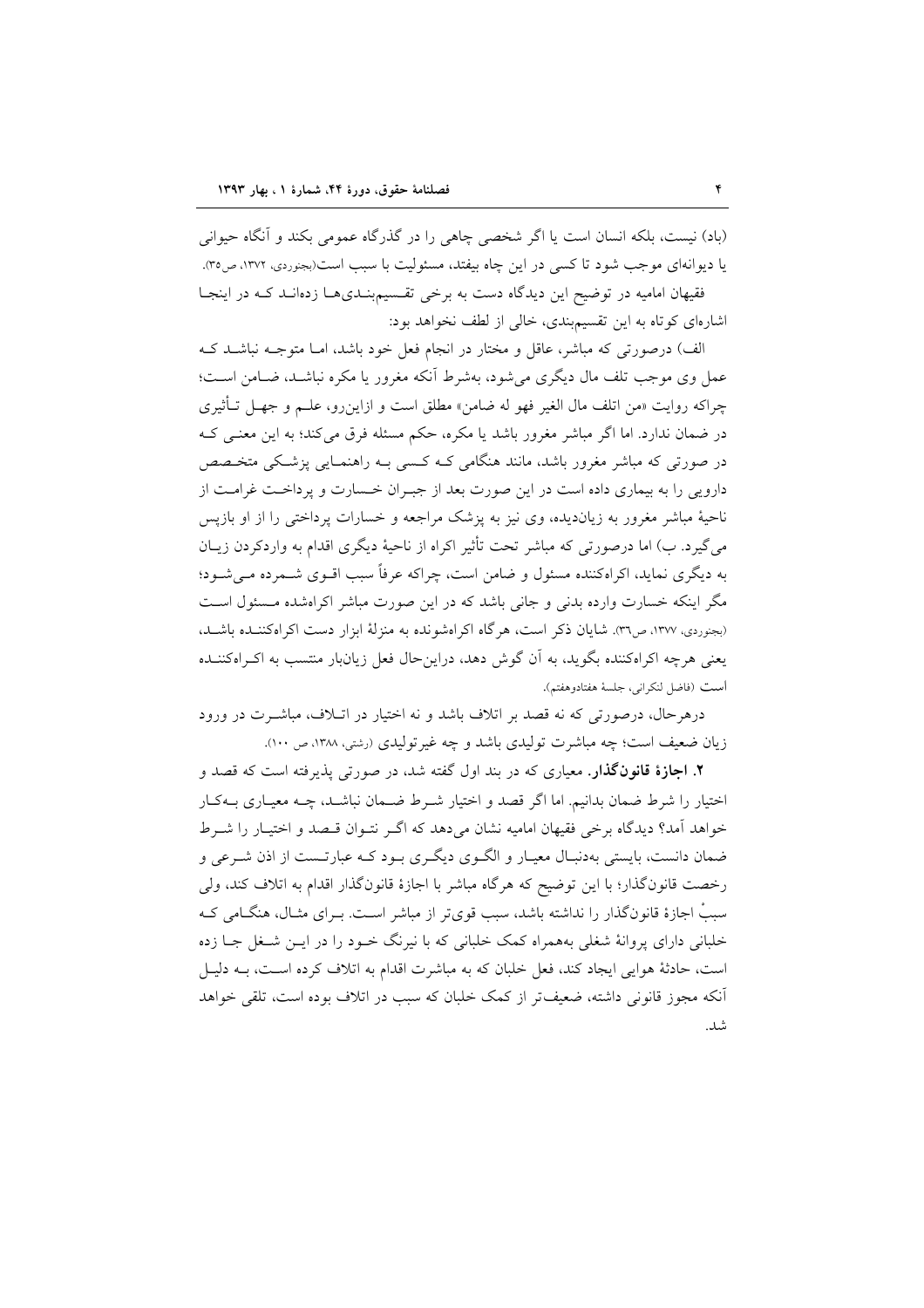**۳. مباشرت معیار قوت**. بسیاری از فقیهان امامیه معتقدند که مباشر همیشه قویتر از سبب است؛ حتی در صورت وجود اذن از ناحیه قانونگذار. اما اینکه مغرور و مکره را از ایـن حکـم استثنا کردهاند، به دلیـل آنـست کـه از همـان ابتـدا مغـرور و مکـره ضـامن نیـستند. نـه اینکـه اکراهشونده و مغرور مسئول باشند، ولي به دليل عارضشدن مانعي، ضمان از آنها برداشته شود، بلکه از همان ابتدا ضمانی بر آنها مستقر نگردیده است. چراکه اولاً عرف، فعل زیــان۱بـار را بــه اكراهكننده نسبت مي دهد؛ دوم، هرچند هميشه اذن شرعي موجب عدم ضمان نيست، اما حداقل در این دو صورت، اذن یادشده صرفاً به دلیل رفع ضمان وارد شده است؛ سوم، دلیل مربوط بــه رفع قلم، تكليف ضمان را حداقل از دوش اكراهشونده برداشته است. در خصوص مغــرور هــم هرچند زیاندیده نخست بـه وی مراجعـه مـیکنـد، امـا حـق اسـترداد خـسارت پرداختـی از فریبدهنده، حکایت از استقرارنداشتن ضمان بر دوش مغـرور دارد (رشـتی، ۱۳۸۸، صـص۱۰۳-۱۰۰). در میان اهل سنت دیدگاه ابوحنیفه به چنین اعتقادی نزدیک است. به باور وی، صـاحب سـبب همانا مباشر جرم است و درواقع مباشر ابزار و آلت فعل او بهشمار می آید (عوده ۱۳۸۹، ص۲۵).

£. وضعیت حقوقی. برخی از فقیهان امامیه بر این باورند که علت تقـدم مباشــر بــر ســبب أنست كه تا زماني كه مالي تلف نشده است، تسبيب از اسـباب ضـمان نيـست؛ چراكـه وقتـي چاهی کنده می شود، نفس کندن چاه ضمانآور نیست و تا زمانی که زیـانی از آن بـه شخـصی وارد نشود، نمـی تـوان آن را از اسـباب ضـمان دانـست و علیـه وی دعـوای مـسئولیت طـرح کرد.درحالی که به محض مباشرت، ضمان محقق میشود و موضوع همانند سبب نیـست. پـس صرف ایجاد سبب، مساوی با تحقق ضمان نیست؛ برخلاف مباشرت کـه بـا تحقـق آن، حادثـه متولد می شود (رشتی، ۱۳۸۸، ص۱۰۰). بنـابراین امکـان مقـدمشـدن سـبب بـر مباشـر بـهاسـتثنای صورتهایی که صریحاً به آنها اشاره شده است، وجود ندارد.

#### ب) حکم ضمان به هنگام تساوی قوت و ضعف

در صورت مساویبودن قوت و ضعف مباشر و سبب، ضمان برعهده کیست؟ در این خـصوص دیدگاهها یکسان نیست. به اعتقاد اکثریت، مباشر مسئول است و اقلیت معتقد به مـسئولیت هـر دو هستند؛ البته با این توضیح که برخی از این اقلیت حکم به تساوی مسئولیت هـر دو دادهانــد و گروهی قائل به تخییر هستند. آنان معتقد بودند چون هر علتی سبب کامل شدن زیـان اسـت، هركدام از اسباب مسئول، ملزم به جبران تمام خسارت است؛ چراكه عليت كامل به حكم عقل، مسئوليت كامل را ايجاب مي كند (رشتي، ١٣٨٨، ص٩٥)، در حقوق فرانسه نيز چنين ديدگاهي وجود دارد، طرفداران این دیدگاه شرط مسئولیت را دارابودن اراده مـیدانـستند و ازهمـینرو میـان سبب و سبب مسئول، قائل به تفکیک بودند؛ با این توضیح کـه ممکـن اسـت سـبب (Cause)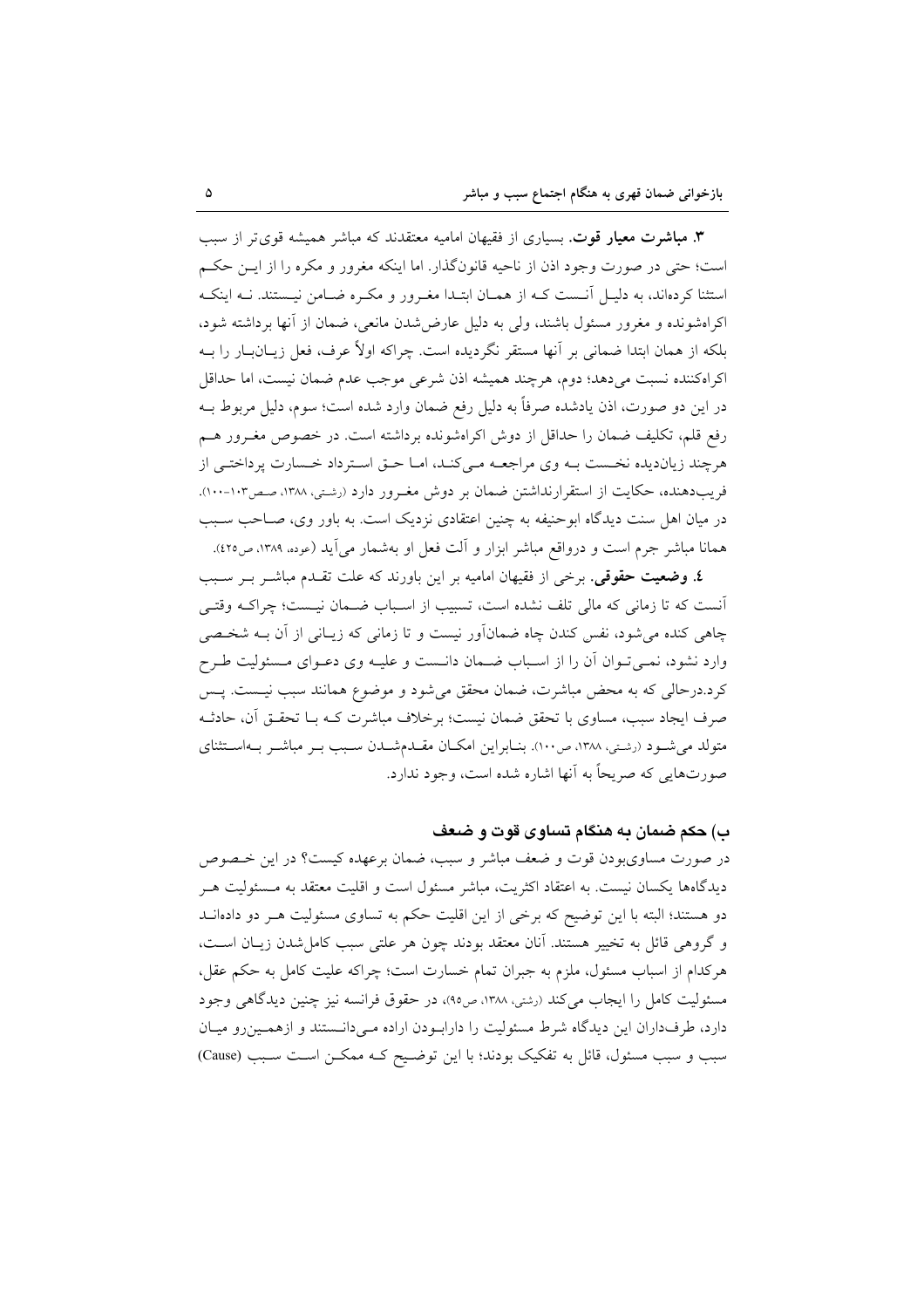مسئول نباشد، ولي هر مسئولي (Responsible) سبب است. بنابراين از ديدگاه آنان هرگIه چنـد مسئول وجود داشته باشد، همهٔ آنان مسئول جبران تمام خسارتی هستند که از آن به مـسئولیت تضامني (in solidum) ياد مي شود. در اين مفهوم، تعهد تضامني نتيجهٔ وجود همزمان بدهي هاي متعدد است که تفکیک آنها متـصور نیـست و همـه در مقابـل یـک طلبکـار واحـد کـه همـان زیاندیده است، قرار میگیرند و یک دین را تشکیل میدهند. هرچند اسباب زیان متعدد اسـت؛ از همینرو، مبنای تعهد تضامنی تفکیکناپذیری رابطهٔ علیت است. چراکه علـت را نمـی تـوان تکهتکه کرد و هر علتی سبب ضروری زیان وارده است؛ بنـابراین بـاوجود تعـدد رابطـههـای تعهدي، هركدام به جبـران تمـام خـسارت تعهـد دارد (Chabas, 1967, P. 310). يكـي ديگـر از نویسندگان فرانسوی، لزوم مسئولیت تضامنی مسئولان حادثه را با ضرورتهای عملـی توجیـه می کند. به باور وی، تجزیهٔ رابطه علیت غیرممکن است؛ چراکه عواملی را کـه در ایجـاد زیـان مشارکت دارند، نمی توان یک به یک ارزیابی و در نتیجه میزان مـسئولیت هرکـدام را شناسـایی کرد(Starck, 1970, p. 2339). از این رو بهنظر می رسد تفکیک علل مؤثر بـه مباشــرت و تــسبیب، موضوعي است كه حداقل در بحث تعيين مسئول مشكلي را حل نخواهد كرد.

#### ١. دلايل موافقان تقدم مباشر بر سبب

مشهور فقیهان امامیه به ترجیح مباشر بر سبب به هنگام اجتماع اسباب معتقــد اســت و بــر ایــن تقدم، حتی در فرض برابری سبب و مباشر از نظر تأثیر، دلایل متعددی شمردهاند کـه در ادامــه به توضیح آنها میپردازیم:

**۱. ۱. اجماع.** بسیاری از فقیهان امامیه دلیل اصلی حکم خود بر تقدم مباشـر بـر سـبب را اجماع و نبود اختلاف میان فقیهان در این زمینه دانستهاند و حتبی آن را از مـسلمات مـیداننـد (حسینی عاملی، بی تـا، ص١٠١). آنان معتقدند که به هنگام اجتماع سبب و مباشر اجماع فقیهان امامیــه که کاشف از دیدگاه معصوم است، مباشر را مسئول میداند؛ مگر آنکه سبب اقوی باشد.

**۱ . ۲ .حکم عقل**. برخی معتقدند که اولاً، انتساب ورود زیـان بــه مباشــر بــه حکــم عقــل منطقی تر است تا انتساب آن به سببِ سبب؛ چراکه دخالت سبب کمتر از مباشر است، پـس بـه بداهت عقل و منطق، ورود زیان را باید به مباشر نسبت داد، نــه بــه ســبب. ثانیــاً، هنگــامى كــه سببیت علت نزدیک و علت دور، هر دو در وقوع زیان محتمل هستند، منطقی است کـه بـه

۱. مسئولیت تضاممی (responsabilite in solidium) هنگامی است که تعهدات مستقل ناشی از منابع متعدد باشد همانند مسئولیت راننده و دارنده در ق.ا.ق. بیمهٔ اجباری دارندگان وسایل نقلیه، هرچند که متعهدله یک طلب بیشتر ندارد؛ درحالی که در مسئولیت تضامنی (responsabilitesolidaire) یک دین وجود دارد که برعهدهٔ چند مسئول است و این دین منشأ واحدى دارد. . Mazeaud.1987.N.1082.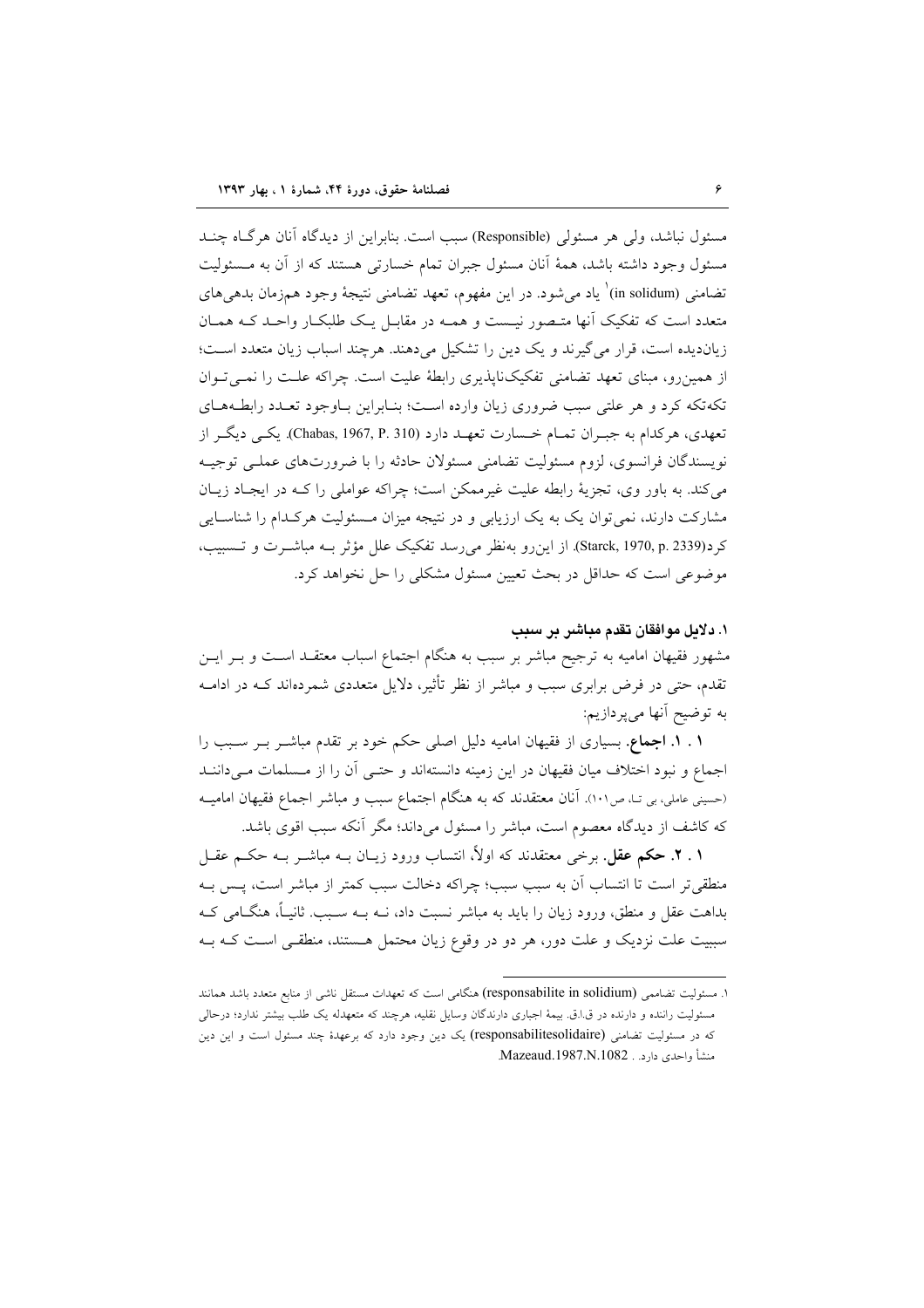علت نزدیک توجه بیشتری شده، آن را علت واقعی بدانیم؛ چراکه بــه دلیــل نزدیــک بــودن بــه حادثه، احتمال اينكه عامل حادثه باشد، بيشتر است. بنابراين، مباشر كـه علـت بـدون واسـطه و نزدیک به حادثه است، بر سبب که از زیان دور است، ترجیح داده می شود (مقدس الاردبیلی، ۱۳۰٤، ص ١٤٥).

**۱ . ۳ . عرف.** ورود زیان در دیدگاه عرف منتسب به مباشر است و عـرف نقـشی اساســی برای سبب نمی بیند. برخی در انتقاد از دیدگاه کسانی که اقویبودن مباشر را مانع ضمان سـبب ضعيف نمي بينند، معتقدند كه وجود علل و اسباب گوناگون دليلي بر اينكه همهٔ عوامل مـسئول بروز حادثه و ایجاد زبان دانسته شوند، نیست؛ چراکه آنچه در فقه موضوع توجه است، قابلیت انتساب عرفی زیان است و عرف بههنگام اجتماع سـبب و مباشـر مـسئولیت را متوجــه مباشـر می داند (نجفی، ۱۳۷٤، صص۳۷ و به بعد). برخی نویسندگان حقوق فرانسه نیز با آوردن مثالی همسو با این نگرش معتقدند که علل در علوم متعدد مفهوم مختلـف دارد. اگـر در برخـی از علــوم لازم است تا تمامی عوامل در ایجاد یک پدیده بررسی شود، در علم حقوق قطعاً چنـین نیـست. بــه این مثال توجه کنید: «عابری وارد خیابان تاریک می شـود درحـالی کـه هـوا نامـساعد اسـت و تگرگ و باران تندی می بارد و باد شدیدی می وزد، رانندهای بی احتیاط با وی تصادف و موجب مرگ او می شود». توجه کنیم که علل متعددی در وقوع این حادثه قابل تصور است؛ از جملـه ابوین عابر و راننده که سبب تولد این دو هستند و کارگرانی که اتومبیل را ساختهاند و خداوند كه به تنهايي علت كليهٔ علل و حوادث محسوب مي شود. آيا در تشخيص رابطـهٔ سـببيت، لازم است اسباب را تا این میزان بررسی کنیم و سلسلهٔ علل را اینچنین توسعه دهیم؟ مسلماً نــه. از طرف دیگر، حتی بسیاری از علل نزدیک نیز از نظر حقوقی علت تلقـی نمـیشـوند، بنـابراین بايستي به علت يا عللي توجه كرد كه عرفاً زيان به آنها نسبت داده مي شـود ( Mazeaud, 1970, P.872). همچنین هنگامی که دوچرخهسوارانی در اثر بی|حتیاطی به همدیگر برخورد میکنند و در اثر این برخورد، یکی از آن دو به پیادهرو پرتاب میشود و در آنجا به عابر پیـادهای کـه بـه شکل عادی در حرکت بوده است برخورد میکند و به او صدمه میزند و (دوچرخهسوار اخیـر مباشر است و دوچرخهسوار دیگر سبب است) بـا توجـه بـه اینکـه هـر دو عامـل دارای اراده هستند، تشخیص مسئولیت هر دو (یا مباشر تنها یا سبب تنهـا) بـا عـرف اسـت ( Flour, 1994,  $(p.163)$ 

ضمن اینکه فقیهان امامیه در بحث اجتماع اسباب هـر دو را مـسئول مـیشناسـند؛ بنـابراین چگونه مي توان در جايي كه عرف حادثه را به هردو (سبب و مباشر) نـسبت مـيدهــد و هـيچ مرجّحی نیز در بین نیست، مباشر را بر سبب ترجیح داد؟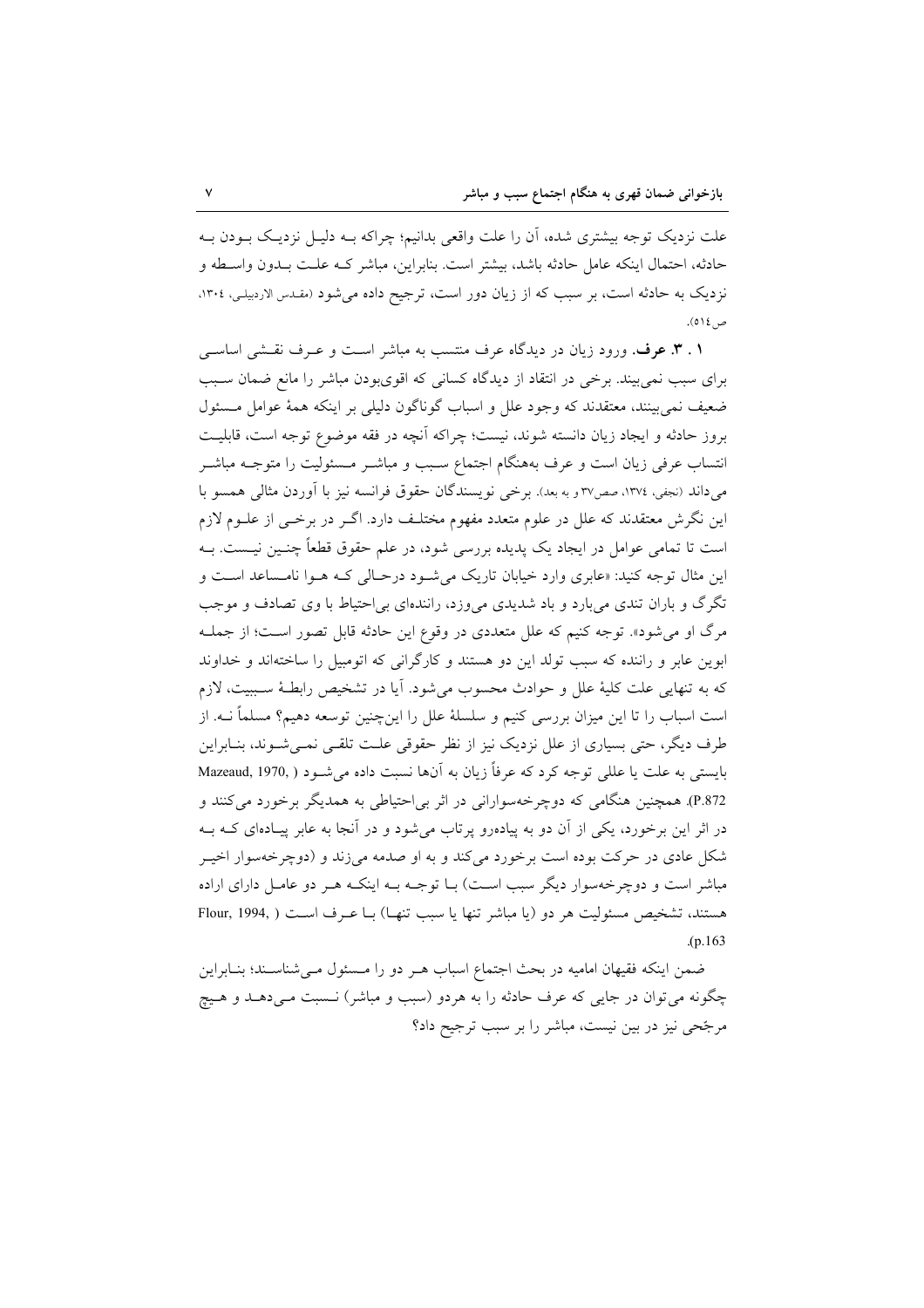#### ٢. دلاىل مخالفان تقدم

مخالفان تقدم مباشر بر سبب، هنگامی که تأثیر آن دو در بروز حادثه مساوی است نیز در توجیه دیدگاه خود به دلایل ذیل استناد کردهاند:

۲ . ۱. قاعدهٔ لاضرر. برخی از فقیهان، همانند صـاحب ریـاض، معتقدنـد کـه «در دیـدگاه قانونگذار، سبب یا مباشر، هر دو سبب مستقلی هستند و اینکه ضعیف یا قوی بــودن ســبب از مباشر موجب نمی شود که تنها مباشـر مـسئول تمـام خـسارت باشـد (طباطبـائی کربلایـی، ١٤١٤ ق. ص ٣٣٦). در واقع ايشان خواسته است بگويد كه در اين شرايط نبايد حكم بـه تقـدم مباشـر بـر سبب بدهیم، بلکه اصولاً زیاندیده باید بتواند به هرکدام از سبب و مباشر برای جبران خسارت وارده مراجعه کند؛ چه رسد به شرایطی که اثر آن دو مساوی باشد. یکی از فقیهـان در تبیـین و توضيح سخن صاحب رياض مي نويسد: تسبيب، حتى اگر تأثير ضعيفي در اتلاف داشته باشـد، با این حال در دیدگاه قانونگذاران سبب است و ازاین رو می توان گفت، به مانند مسئلهٔ تعاقب ایادی غصب، زیاندیده می تواند به هرکدام از سبب و مباشر که خواست، رجـوع کنـد (رشتی، ۱۳۸۸، ص۹۲). این فقیهان براین باورند که چگونه میتوان سبب را که تردیدی در دخالـت آن در وقوع حادثه نيست، از سلسلة علل كنار گذاشت؟ قوت مباشر، مانع مسئوليت سبب نيست؛ چه، از نظر منطقی بعد از آنکه مقتضی ضمان برای سبب ایجاد شد، چگونه میتوان مسئولیت قهری وی را از بین برد؟ به همین دلیل سبب را نیز در صورت دخالت آن در ورود زیـان، مـسئول مىدانند. بهعبارت ديگر، بهموجب قاعدهٔ لاضرر، ضمان برعهدهٔ سبب نيز مستقر گرديده اسـت؛ هرچند که دخالت آن در ورود خسارت ضعیفتر از مباشر باشد، چــه برســد بــه شــرایطی کــه سبب و مباشر هر دو در بروز حادثه نقش مـساوی داشـته باشـند کـه در ایـن صـورت هـر دو مسئول هستند و مالک در رجوع به هر یک مخیر است(نجفی، ۱۳۷۶، صص٥٥-٥٤).

۲. ۲. عقل. اصولاً عقل و منطق اقتضا دارد که در حکم به مسئولیت قهری، همهٔ اسبابی ک در وقوع زيان دخالت داشته و مؤثر بودهاند، پاسخگو باشند. از سوی ديگر، نصّي كه در اجتماع سبب و مباشر، سبب را مسئول نداند، وجود ندارد؛ به همـین دلیـل سـبب نیـز هماننــد مباشــر مسئول است.

۰۲ . سبود اجماع ادعایی. برخی از فقها پس از بیان دیدگاه فقیهان امامیه مبنی بـر وجـود اجماع نسبت به اختصاص مسئولیت بر مباشر، حتی در صورت تساوی تأثیر این دو در حادثــه، اجماع ادعاشدهٔ طرفداران تقدم مباشر بر سبب را رد میکنند؛ با این توضیح که «هر گاه اجماع یادشده صحیح بود، حکم بر مسئولیت مباشر در موارد یادشده را می پذیریم، بااین حال بـهنظـر می رسد چنین اجماعی در کار نیست و در این شرایط چگونه می توان به قول یـا فعـل معـصوم اطمينان حاصل نمود، ازهمين رو بايد گفت كه ضـمان برعهـدۀ هـردو (سـبب و مباشـر) اسـت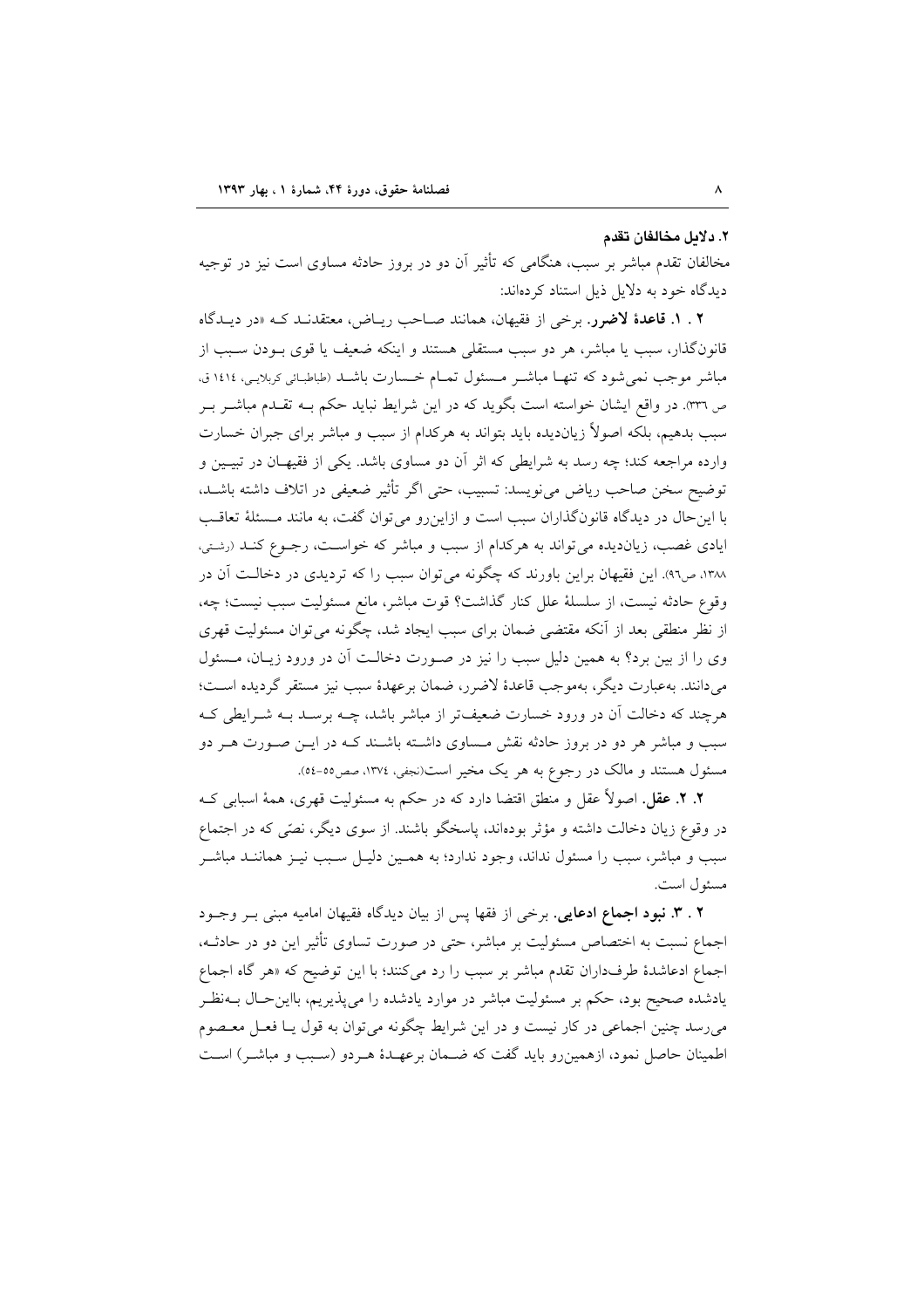بهعبارت دیگر در خصوص مثال کندن چاه، علت مسئولیت کسی که ثالثی را بــه چــاه انداختــه است، وجود رابطهٔ سببیت است، عرف نیز قتل را مستند به عمل وی می داند و علم و جهـل او به اینکه چاهی نزدیک زیاندیده قرار دارد، مسئولیت مـدنی ثالـث را رفع نمـیکنـد. بنـابراین، اجماعی وجود ندارد و هرگونه حکمی در این ارتباط، بستگی به تلقی عرف دارد» (حویی، ۱٤٢٢ ق، صص ٣٦١-٣٢١).

**۲** . ٤. اصول عملیه. برخی از فقیهان اعتقاد دارند که اقتضای اصول فقهی، حکم به تخییــر است؛ بهعبارت دیگر سبب و مباشر متضامناً مــسئول هــستند، ولــی زیــان‹دیــده اختیــار دارد بــه هر یک از آن دو مراجعه کند. از دیدگاه آنان تسبیب و مباشرت هــردو از دیــدگاه شــارع ســبب تلقی می شوند و ضعف سبب نسبت به مباشر، مانع از آن نیست که از جمله علـتهـای حادثـه تلقی نشود؛ چراکه یا نباید آنرا سبب دانست کـه دلیلـی بـر آن نـداریم و یـا اگـر آن را سـبب میدانیم، به چه دلیلی چنین سببی پاسخگو نیست؟ درهـرصـورت اگـر سـبب یکـی از اسـباب حادثه در کنار مباشر اقوی یا مساوی با مباشـر باشـد، ناچـار بایـد حکـم بـه تخییـر داد؛ یعنـی زیاندیده مخیر به مراجعه به یکی از آن دو است (طباطبائی کربلایی، ۱٤۱٤ ق، همانجا).

۰۲. ۵. عرف (بنای عقلا). برخی نیز بعد از ردّ تفکیک اتـلافکننـده بـه مباشـر و سـبب و مشابه آن دو، معتقدند چنین عناوینی ماهیت مسئله را تغییر نمیدهد، به دلیل آنکه عامـل زیـان ممکن است سبب سبب و یا سبب باشد و گاه ممکن است سـبب دوری، عامـل حادثـه باشـد. اَنچه اهمیت دارد منشأ ضمان است که تشخیص اَن با عرف است و تقسیم اتلاف بـه مباشــر و سبب ارتباطی به نصوص ندارد؛ وگرنه هیچ دلیلی بر اینکه هنگام اجتمـاع ایــن دو، یکــی از آن دو بر دیگری ترجیح داده شود، وجود ندارد و هرچه هست، به عرف مربوط است. گـاه عـرف مباشر را مسئول میداند، گاه هر دو را و گاه سبب را بدون مباشر ضامن میداند (حسینی مراغبهای، ۱٤۱۸، ص٤٣٦). سپس مثالهایی می(نند و در تمام آنها علت آنکه فقیهان حکم به مسئولیت یکی از سبب و مباشر میدهند، به عرف منتسب میکنند؛ همانند آنکـه کـسی چـاهی کنـده باشـد و دیگری زیاندیده را بدان بیفکند که وی را مسئول میدانند یا کسی درب ظرفی را بـاز کنــد و سپس در اثر حرکت شدید باد یا عامل دیگر محتوی ظرف یادشده فرو ریزد که بازکننـدهٔ درب را مسئول میدانند و امثال اینها که در همهٔ شرایط عرف است که مسئول را مشخص میکند و سبب یا مباشر بودن هیچ نقشی در تشخیص عرف ندارد (حسینی مراغـهای، ۱٤۱۸، همانجـا). بــه بــاور برخي، با كمترين دقتي متوجه خواهيم شد كه اتلاف چيزي جز تسبيب نيست. بااين وصف، گاه سبب نزدیک به حادثه است که از آن به مباشرت یاد می شود و گاه از حادثه فاصله دارد که بـه اّن تسبیب گفته می شود. اَنچه اهمیت دارد اَن است که عرف حادثه را به کدام یـک از اسـباب منتسب مى كند (كاشفالغطاء، ١٤٣٢، ص١٧٦).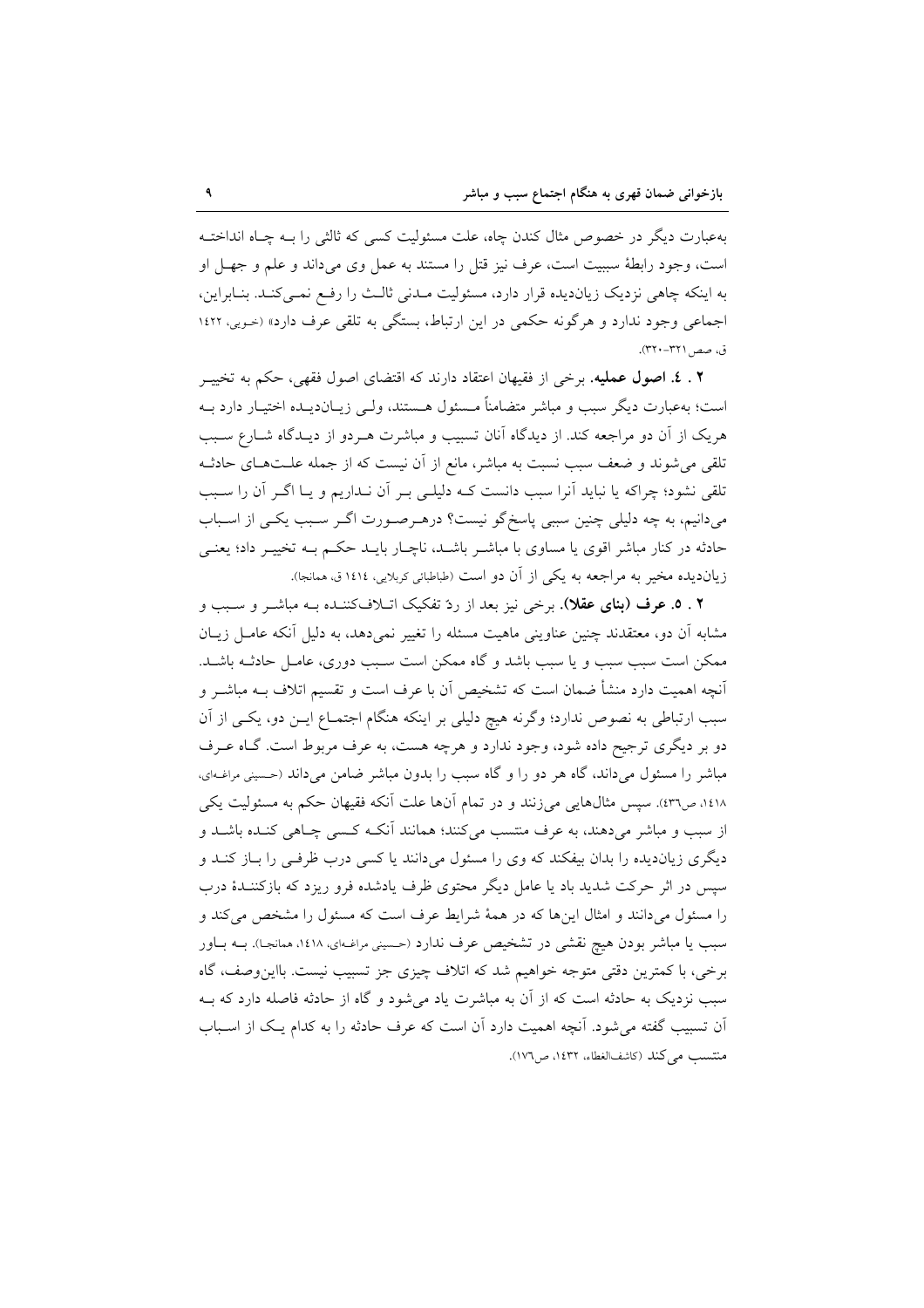#### ٣. نقد نظر مات

ترجيح مباشر بر سبب در شرايطي كــه هــردو ســببِ حادثــه هــستند، موضــوعي اســت نيازمنــد استدلالهای قوی و روشن. چگونه می توان عوامل گوناگونی را که در بروز حادثه بـهطورقطـع سبب بودند، نادیده گرفت. هنگامی که تمـام خـسارت وارده ناشــی از عملکــرد دو نفــر یــا دو حادثه یا دو شیء بی جان یا یک شخص بههمراهی شیء بی جان باشد، عرف هر دو را مسئول میداند. برای مثال، مسافری در لبهٔ سکوی قطار منتظر ورود قطار است، دو سگ بـسیار بـزرگ با هم برخورد می کنند و با هم درگیر می شوند و در اثر این اتفاق، مسافر مـی ترسـد و از تـرس داخل مسیر خط آهن پرت می شود و در همین لحظـه قطـار وارد ایـستگاه مـی شـود و مـسافر آسیب می بیند یا می میرد. در این شرایط، قاضی چگونه باید تــصمیم بگیــرد؟ در صــورت نبــود مادهٔ قانونی خاصی در این زمینه، دو نظریهٔ متفاوت در مقابل او قرار گرفته است: نظریــهٔ سـبب کافی و نظریهٔ برابری شرایط. در مثال یادشده هرگاه نظریهٔ سبب کافی بهکار گرفته شـود، فقـط صاحب سگ0ا پاسخ گو است، اما اگر نظریه برابری شرایط مبنـا قـرار گیـرد، مالـک سـگ0ـا، شركت راهآهن و شخص زيانديده، همــه مــسئول هــستند (Malinvaud,2004,p.423). از ســوى دیگر به هنگام صدور حکم بر پرداخت غرامت، در شرایطی که عوامل حادثه متعدد باشند یا بر اســاس نظريـــهٔ مــسئوليت تـــضامنى «in solidum» ويــا وفــق نظريـــهٔ ســببيت بخــشى و جزئي (CausalitePartielle)»، يا همه عوامل مسئوليت جبران تمام خسارت را تـا زمـان يرداخـت خسارت از جانب یکی از عوامل بهعهده دارند و یا هرکس بهاندازهٔ سببیت خود پاسخگوست (Jourdain, 1993.p.172)

توجه به این نکته ضروری است که بیشتر فقیهان امامیـه سـبب و مباشـر را سـاختهٔ عـرف فقیهان میدانند و معتقدند که این هر دو سبب هستند. بنابراین، چگونه می توان در حکمی عام، هنگامی که سبب از نظر تأثیر مساوی مباشر است، مسئولیت یرداخت غرامت را بهعهدهٔ مباشــر نهاد؟ بهويژه كه مطالعهٔ مبـاني اسـتدلال طـرفداران ايــن نظريــه نــشان داد كــه آنــان اســتدلال قابل توجهی را برای تثبیت موضع خود ارائه ندادهاند و تکیه بر اجماعی کردهاند کـه ظـاهری از اتفاق دارد، ولی درواقع اجماع نیست و نمیتواند کاشف از قـول و فعـل معـصوم (ع) باشـد. بنابراین تشخیص عامل یا عوامل حادثه را بایستی برعهدهٔ عـرف نهـاد. حکمـی کـه مـادهٔ ٥٣٠ لایحهٔ جدید قانون مجازات اسلامی درپی آنست، هرکدام از عوامل را که جنایت بـه او مـستند باشد، مسئول میداند و چنانچه جنایت مستند به تمام عوامل باشد، همگان را بـهطـور مـساوی مسئول می شناسد. دقت در استدلالهای مخالفان تقدیم مباشر در اتلاف و انتخاب وی بهعنوان تنها مسئول، نشان می دهد که آنان در بیان دیدگاه خود مبانی قویتری دارنـد. درواقـع، پـافتن عرف و تعیین أن وظیفهٔ قانونگذار نیست؛ چراکه به یقین عـرف۱مـا در زمـان۱مـا و مکـان۱مـای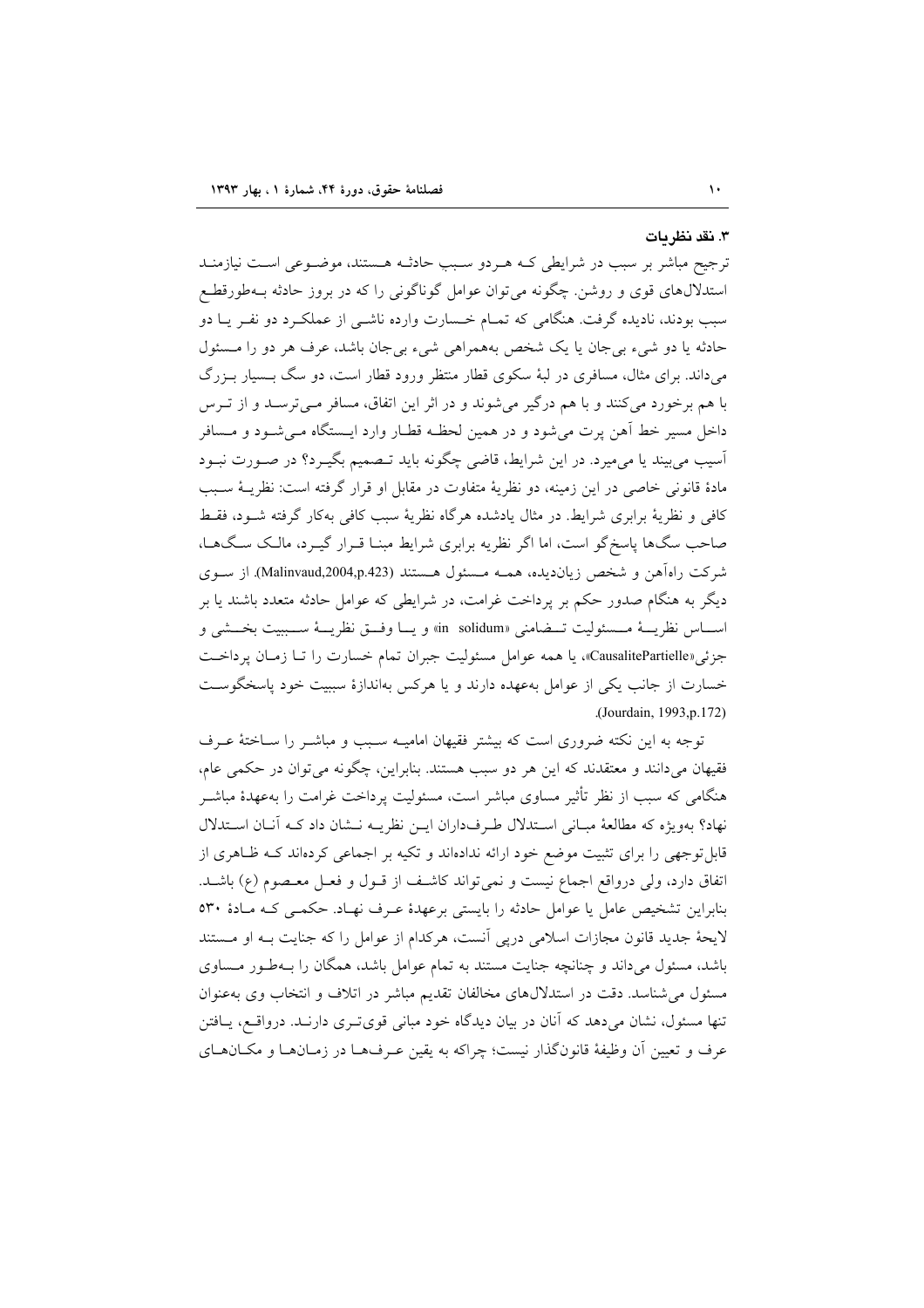مختلف يكسان نيستند و جالب أنكه ذيل مادهٔ ٣٣٢ قانون مدني، با توجهدادن مخاطب به اينكـه آنچه اهمیت دارد استناد زیان به فاعل فعل زیانبار است که مـیتوانـد سـبب باشـد یـا مباشـر، احراز آن نیز با عرف است. در واقع حکمت حکم یادشده در خود ماده آمده است کـه همانــا تشخیص عرف است. پس این پرسش مطرح می شود که چگونه قانون گـذار بـا وجـود انـشای چنین حکمی، دست به احراز عرف میزند و رویه نیز بی توجه به این نکتهٔ ظریـف و هنگـامی که سبب و مباشر هر دو در بروز حادثه نقش دارند، معتقد است که «در باب ضمان، مسئولیت برعهدهٔ مباشر است و در اجتماع سبب و مباشر، مباشر مسئول است، مگر اینکه سبب، اقــوی از مباشر باشد، بنابراین حتی در صورت تساوی سبب و مباشـر، بــاز مباشــر ضــامن اســت» [رأی شمارهٔ مورخ ۱۹۲۳–۱۳۷۲/۱/۳۰ شعبهٔ ۲۲ دیوان عالمی کشور] (بازگیر، ۱۳۸۲، ص۳۱۵). این در حالمی است که برخی از فقیهان امامیه معتقدند که در صورت تـساوی سـبب و مباشـر، مـسئولیت بـه تساوی تقسیم خواهد شد. آنان معتقدند که مخالفان تساوی، استدلال خـاص بـر سـخن خـود ندارند؛ زیرا درصورتی که مباشر و سبب در ضـعف و قـوت یکـسان باشـند، مـسئولیت اَن دو مساوی است و چنین دیدگاهی در بحث قتل و دیات نیز پذیرفته است (حلّی ، ۱٤٠٥ (الف)، ص٢٦٤؛ حلی،١٤٠٥ (ب)، صص١٠٢١ و ٦٦٤ و ٦٦٣). توضيح أنكه برخي معتقدند، درصورتي كه سبب زيان تنهـا یک فاعل مختار باشد، عرفْ وی را ضامن میداند، زیرا سببیت به انحصار میان زیـان و همـان سبب است و درصورتی که اسباب متعددی در وقوع زیـان نقـش داشـته باشـند و نقـش آنهـا مساوی باشد؛ هرگاه عرف دخالت و تأثیر همه را مساوی بداند و بهعبارتی مجمــوع اســباب را سبب واحد بداند که در محلهای متعدد قرار گرفتهاند، ولی مجمـوع آنهـا حادثـه را بــهوجـود آورده باشد، حکم بر تساوی مسئولیت میکنـد و در ایــن شــرایط فرقــی میـان سـبب و مباشــر نیست. چراکه هرکدام از اسباب، مباشر باشند یا همه سبب باشند و یـا برخـی سـبب و برخـی مباشر باشند، تفاوتی در حکم نخواهد داشت، زیرا انتساب عرفی تلف کافی است؛ هرچند یکی از اسباب مباشر باشد و دیگری سبب. گروهی از فقیهان نیز با انتقاد از استدلال کسانی که قائـل به تشریک ضمان عاملان زیان هستند، معتقد به مسئولیت تضامنی اسباب و عاملان هستند. آنان می گویند: هنگام تعداد اسباب، عرف هرکدام از اسباب را عامـل انحـصاری حادثـه مـی بینــد و تفاوتی میان سبب و مباشر بودن هم وجود ندارد، زیرا هرچند با دقت فلسفی زیان وارده مستند به همهٔ اسباب است و به همهٔ آنان نسبت داده میشود، اما تسامح عرفی اقتضا دارد که هرکدام از اسباب بهطورمستقل عامل زيان تلقى شوند و عرف با تسامح استناد نـاقص را اسـتناد كامـل می بیند و این به آن معناست که هرکدام از اسباب بدون توجـه بـه عوامـل دیگـر، بـه اسـتقلال ضامن هستند (رشتی، ۱۳۸۸، صص۹۸-۹۳).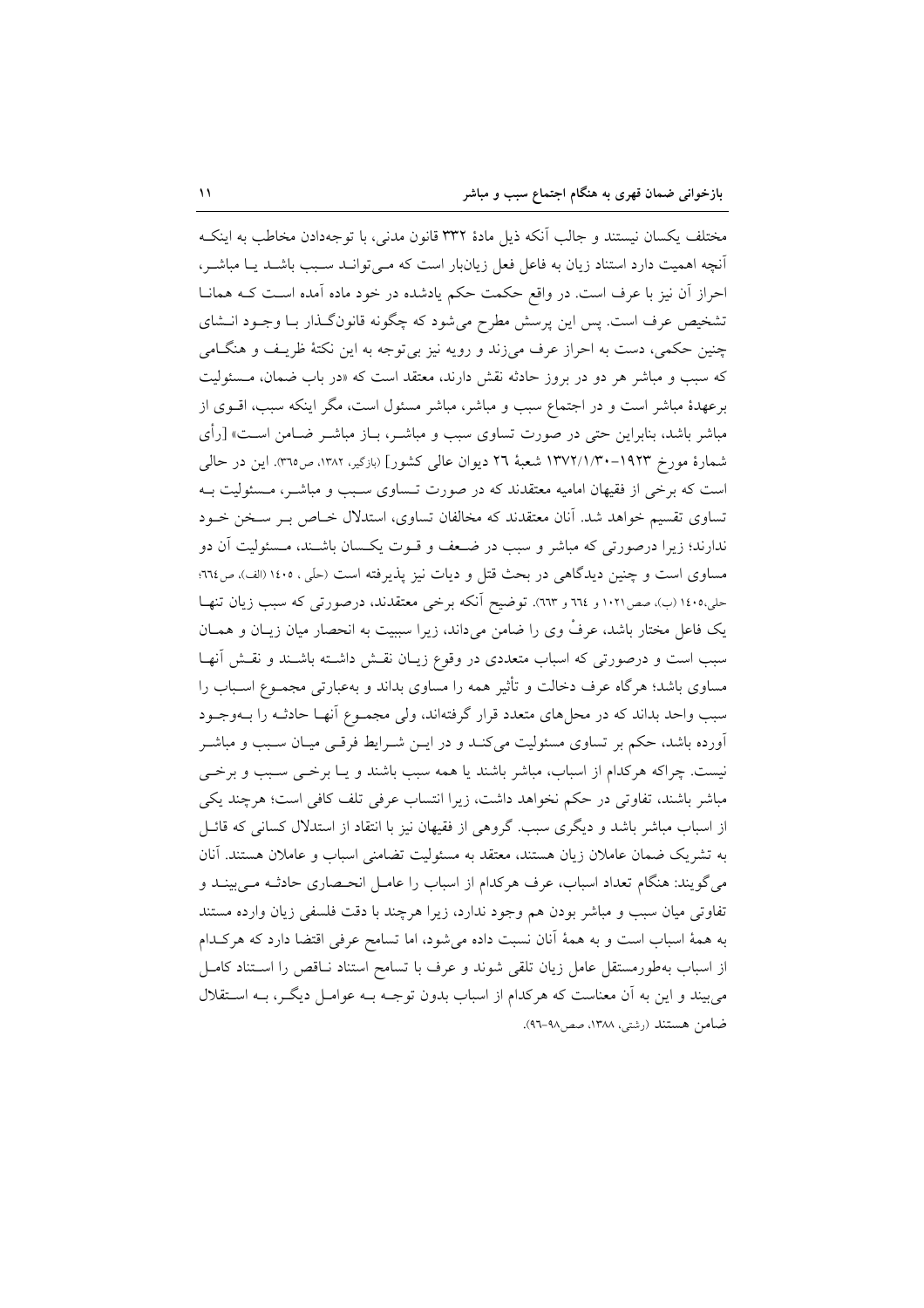فرانسویان نیز چنین دیدگاهی را پذیرفتهاند و همانند فقیهـان اقلیـت، بـه دو دسـته تقـسیم شدهاند؛ برخی مسئولیت را تضامنی (in solidum) و گروهی به تساوی مسئولیت (یا هـر عـاملی به میزان دخالت خود مسئول اسـت) (CausalitePartielle)رأى دادهانــد (Jourdain, 1993, P.P.1-23). بعضی بر این باورند که وجود همزمان اسباب، بدهی های متعدد را ایجاد که ده است ک تفکیک آنها متصور نیست و درواقع همه مانند یک بدهکار واحد در مقابل یک طلبکار واحـد قرار می گیرند، زیرا علت را نمی توان تکه تکه کرد؛ بنابراین باوجود تعـدد رابطـههـای تعهـدی، هركدام تعهد بـه جبـران تمـام خـسارت دارد ( Weill et Terre, 1998,), Chabas,1967, P.310) p.946). در مقابل گروه دیگر معتقدند که هر سببی بخشی از حادثه را بهوجود آورده است، پس چگونه می توان با وجود علل متعدد در بروز حادثه، تنها یک عامل را مسئول دانست؟! ( ,Brunet  $(1965, P.75)$ 

#### نتىجە

مطالعه و بررسی دیدگاههای مختلف نشان میدهد که بهطور کلی مبنای اصلی مسئولیت، وجود رابطهٔ سببت است، زیرا نمی توان کسی را مسئول ضرری دانست که ارتبـاطی میـان او و ضـرر یادشده وجود ندارد. با این وصف، یافتهها نشان می دهند ک بیشتر فقیهان امامیـه در اجتمـاع سبب و مباشر بدون لحاظ ارتباط سببی میان زیان و سبب، مباشر را مسئول می دانند؛ مگر آنک سبب قوی تر از مباشر باشد. درحالی که، چه درصورتی که نقش مباشر اقوی باشد و چه نقــش سبب و مباشر مساوی باشد، سبب نیز به عنوان بخشی از عامل حادثـه نقـش دارد و بـه همـان میزان مسئولیت دارد؛ بنابراین آنچه مهم است، دخالت در بروز حادثه است. عامـل حادثــه چــه سبب باشد یا مباشر، باید که به میزان تأثیر خویش در ایجاد زیـان پاسـخگو باشـد؛ ازهمـین٫و قانونگذار در مادهٔ ۵۲۲ قانون جدید مجازات اسلامی، چنین مقرر میدارد «هرگ)ه دو یـا چنــد عامل برخی به مباشرت و بعضی به تسبیب، در وقوع جنایـت تـأثیر داشـته باشـند، عـاملی کـه جنایت مستند به اوست، ضامن خواهد بود و چنانچه جنایت مستند به تمام عوامل باشد بهطور مساوی ضامن خواهند بود مگر آنکه تأثیر رفتار مرتکبان متفاوت باشد، دراین صورت هریک به میزان تأثیر رفتارشان مسئول خواهند بود». ملاحظه میشود که قانونگذار صرفنظر از آنکـه در اجتماع اسباب، کدام سبب هست و کدام مباشر، حکمی کلی را اعلام مـیدارد و أن تــشخیص عرف در انتساب زيان به عامل يا عاملهاي زيان است؛ منطقى كه راه را بـر عـدالت قــضايى و انصاف همواره کرده، از آوردن استدلالهای خشن و انعطافناپذیر پرهیز می کند.